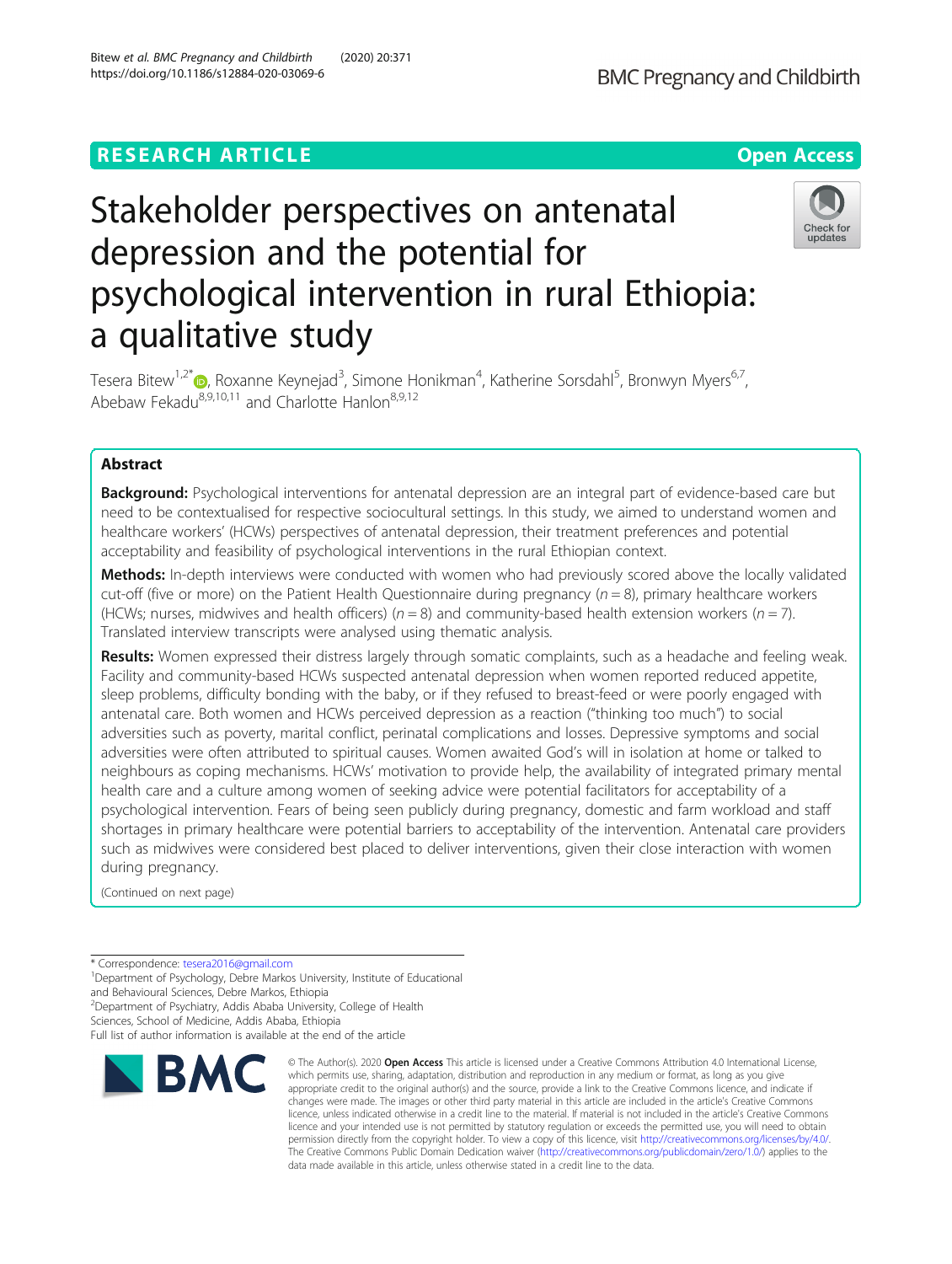#### (Continued from previous page)

**Conclusions:** Women and HCWs in rural Ethiopia linked depressive symptoms in pregnancy with social adversities, suggesting that interventions which help women cope with real-world difficulties may be acceptable. Intervention design should accommodate the identified facilitators and barriers to implementation.

**Keywords:** Antenatal depressive symptoms, Conceptualisation, Acceptability, Qualitative study, Ethiopia

# Background

Antenatal depression is a public health challenge, affecting 10 to 20% of pregnant women [[1,](#page-9-0) [2\]](#page-9-0). Prevalence estimates for antenatal depression are higher in low- and middle-income countries (LMICs) compared to highincome countries (HICs) [[3](#page-9-0)–[5](#page-9-0)]. Antenatal depression is associated with reduced dietary intake among pregnant women [[6](#page-9-0)–[8\]](#page-9-0), delayed initiation of breast-feeding [[9](#page-9-0)], reduced infant bonding and infant under-nutrition [[8,](#page-9-0) [10](#page-9-0), [11\]](#page-9-0). When untreated, antenatal depression may persist into the postnatal period [[12,](#page-9-0) [13](#page-9-0)] and is associated with a range of adverse consequences, including: impaired functioning [[14](#page-9-0)–[16](#page-9-0)], increased risk of physical perinatal complications [[17\]](#page-9-0), higher emergency healthcare costs [[18,](#page-9-0) [19](#page-9-0)] and mortality due to suicide [[20\]](#page-9-0). Evidencebased interventions in the antenatal period can reduce the adverse effects of antenatal depression [\[21](#page-10-0)] and decrease the risk of persistence into the postnatal period [[11,](#page-9-0) [12\]](#page-9-0).

Both ante- and postnatal depression in LMICs are linked with high levels of social adversity, including poverty and marital problems [[22](#page-10-0), [23](#page-10-0)]. In a previous qualitative study in Ethiopia [\[24](#page-10-0)], women attributed antenatal emotional distress to worry about exacerbation of poverty and marital problems, fear of death, perceived vulnerability to physical and supernatural misfortune and concern about the forthcoming delivery [\[24\]](#page-10-0). Despite amenability to psychological interventions, ante- and postnatal depression in LMICs are under-detected and evidence-based treatments are limited [[18](#page-9-0)]. The treatment gap for women with postnatal depression with respect to accessing evidence-based mental health care was found to be 95% in a rural Ethiopia district [[19\]](#page-9-0). Indeed, women with depressive symptoms mainly received help from informal sources like husbands, friends and parents [[19](#page-9-0)] and relied on religious and spiritual coping strategies [[25\]](#page-10-0).

A number of manualized psychological interventions, such as cognitive behavioral therapy [[26](#page-10-0)–[28\]](#page-10-0), interpersonal therapy and psycho-education [[28,](#page-10-0) [29\]](#page-10-0), have been shown to be effective for antenatal depression. These interventions include both specific and non-specific elements [\[29\]](#page-10-0) and have been delivered successfully by nonspecialists in a task-shared model in primary healthcare settings [\[30\]](#page-10-0). Most of these intervention studies were conducted in middle-income countries; we are not aware of any studies from rural areas of low-income African countries [[27](#page-10-0)].

Given sociocultural and health system differences, psychological interventions must be adapted to fit the local context. A key aspect of ensuring that an intervention fits the local context relates to the extent it maps onto the explanatory models of the problem that are held by both affected persons and potential intervention providers [\[31](#page-10-0)]. The concept of the explanatory model was developed by Arthur Kleinman [\[32\]](#page-10-0) and encompasses the person's causal attribution and labeling of the problem, perception of severity and prognosis, as well as coping strategies, preferred help-seeking and interventions [[32\]](#page-10-0). Explanatory models combine with structural factors, in particular socioeconomic status, to influence the way in which women recognise and communicate symptoms of depression, the coping strategies they employ [[22\]](#page-10-0) and how they access and engage with treatments [[33\]](#page-10-0). Similarly, the explanatory models of healthcare providers may affect their thinking, attitude and behaviours in relation to antenatal depression, which in turn can influence their detection of mental health problems and factors such as therapeutic rapport during delivery of interventions [\[34](#page-10-0)].

Nevertheless, the perspectives of Ethiopian women who have experienced mental health problems during pregnancy, and of HCWs who might deliver psychological interventions for antenatal depression, are not well understood. This study, therefore, aimed to explore service users' and service providers' perspectives of antenatal depression and the potential for future psychological interventions for antenatal depression in the Ethiopian context. The results of this study will inform future adaptation of a culturally relevant psychological intervention for antenatal depression in this setting.

# Methods

## Design

We conducted a qualitative study comprising in-depth interviews with key stakeholders in relation to antenatal depression in rural Ethiopia.

# Setting

The study was conducted in Sodo district, south central Ethiopia, which encompasses 58 sub-districts (54 rural and four urban). There are eight primary healthcare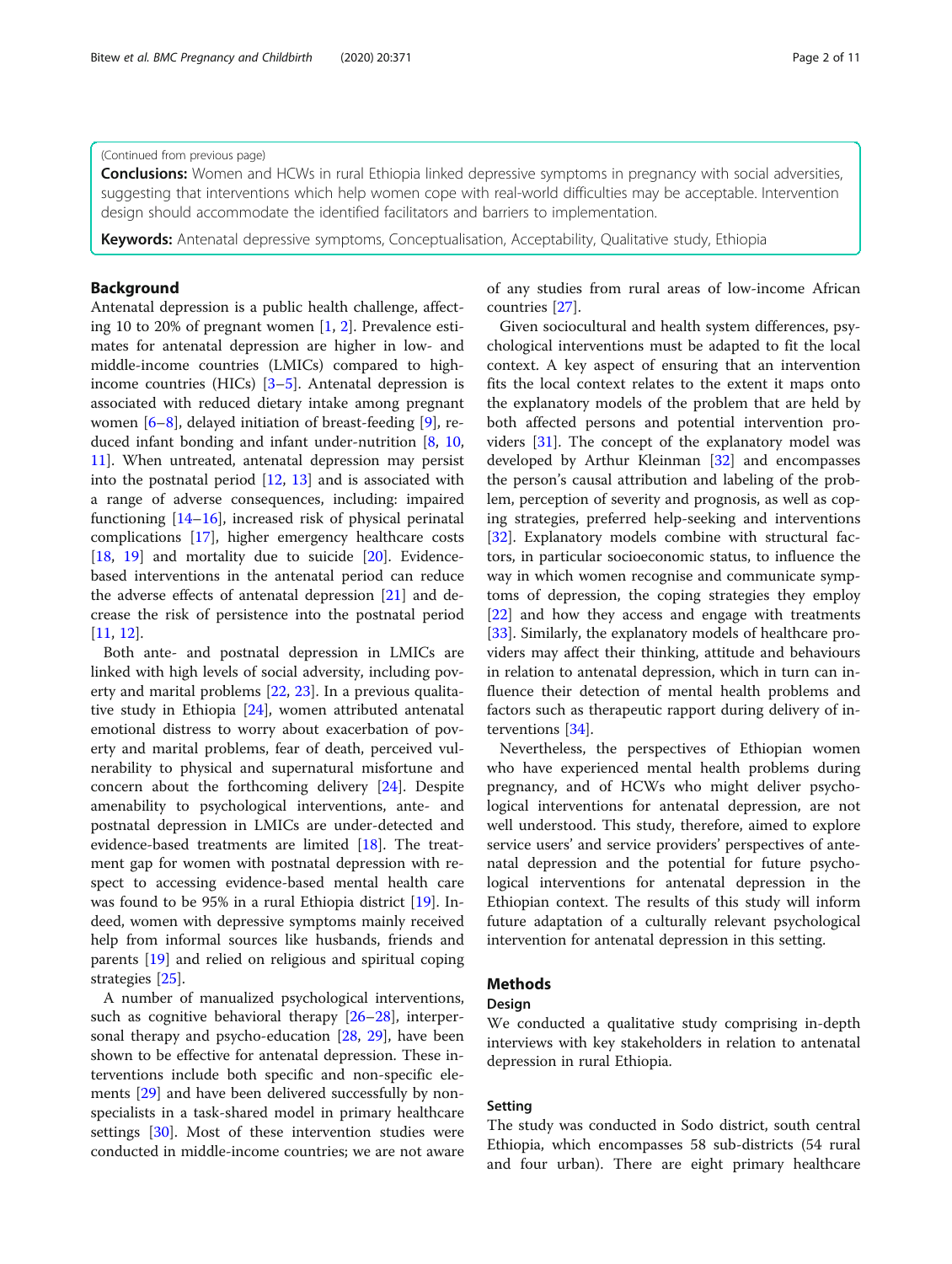centres (PHCs), each about 25,000 population, and one district level primary hospital. The facility-based PHC workers (nurses, midwives and health officers (BSc degree level healthcare workers trained both in clinical and preventive activities) provide antenatal, delivery and postnatal care. Ethiopian women are expected to attend at least four antenatal care appointments, with at least their first and last antenatal care appointments at the PHC facility. Women without complications can attend the remaining antenatal care visits in health posts. Each PHC facility is associated with five 'health posts' which are grassroots level community-based healthcare facilities, each staffed by two health extension workers (HEWs). HEWs are community-based healthcare workers responsible for core preventive and public health promotion activities, including reproductive health, hygiene and maternal health [\[35](#page-10-0)]. HEW duties include the identification of pregnant women in the community, linking women to facility-based antenatal care and providing some antenatal care at the community level. Over the past 8 years, the Programme for Improving Mental Health carE (PRIME) team [[36](#page-10-0)] worked with district health office planners and local stakeholders to implement a mental health care plan based on taskshared care delivered in primary and maternal health care settings in Sodo district. In the absence of a contextually adapted psychological therapy, the model of task-shared maternal mental health care implemented in PRIME was limited to psycho-education, basic psychosocial support and antidepressants for women who were more severely unwell.

#### Sample recruitment

Women who scored five or more on a locally validated version of the Patient Health Questionnaire (PHQ-9) during pregnancy as part of our previous study [[37](#page-10-0)] (conducted between September 2014 to June 2015) [\[38](#page-10-0)], were invited by project workers to participate in an interview. Interviews took place during December 2017. Healthcare workers engaged in maternal care, PHC facility-based health workers and health extension workers, were identified and invited to participate through key informants (district health office representatives). We used purposive sampling to identify clinical staff with varying qualifications, levels of experience and who were based in rural and urban health facilities. Recruitment of participants continued until no new perspectives arose, i.e. until theoretical saturation was attained.

# Procedures

All interviews were conducted in the most conveniently located health centre for the participant. Research assistants (females for women and PHC workers; and a male for HEWs) with at least a master's level degree and experience with qualitative research conducted all interviews in Amharic, the official language of Ethiopia. Interview topic guides were informed by Kleinman's explanatory model interview [\[32,](#page-10-0) [39](#page-10-0)]. Accordingly, the interview topic guide for women explored: their experience, description and explanations of emotional difficulties in pregnancy; impact of emotional difficulties; coping strategies; treatment preferences; their expectations of HCWs, family and traditional healthcare providers; and barriers and facilitators in relation to accessing psychosocial support (supplementary file [1](#page-8-0)). We used the term 'emotional difficulties' to avoid imposing a medical conceptualisation of their experiences and because the term 'depression' is not familiar to women in the study site. The interview topic guide for facilitybased PHC providers explored: emotional and social problems faced by women in pregnancy, pregnant women's conceptualisation of depression, types of support provided to women with emotional problems, identifying women with depression, acceptability of psychological interventions and suggestions for how such interventions might be adapted and implemented (supplementary file [2\)](#page-8-0). The interview topic guide for HEWs explored: their role in helping pregnant women seek healthcare, barriers to and motivators of women's help seeking, responses to women not attending antenatal care, problems women face during pregnancy, ways to help women access antenatal care, presentations of emotional problems and their perception of women's treatment preferences (supplementary file [3](#page-8-0)). Participants were reimbursed for their transportation. The interviews lasted between 40 and 82 min. All interviews were audio-recorded, with the permission of the participants.

#### Data analysis

Audio-recorded interviews were transcribed verbatim and translated into English. The first two transcripts were coded independently by two reviewers (TB generated 58 codes and RK 53) using Open Code qualitative analysis software [[40\]](#page-10-0). Discrepancies were discussed to reach consensus on the naming, merging and creation of new codes, yielding a final 55 codes which were then condensed after discussion with the senior author (CH) to 36 (see: Supplementary file  $4$ ). One of the reviewers (TB) then coded the remaining transcripts using this final set of agreed upon codes. No further codes emerged from the remaining data. Thematic analysis was employed, where the codes were synthesized into four themes and then into sub-themes through discussion between CH and TB. Each transcript was then summarized in a spreadsheet based on themes and subthemes (see: [Supplementary Table](#page-8-0)). However, the third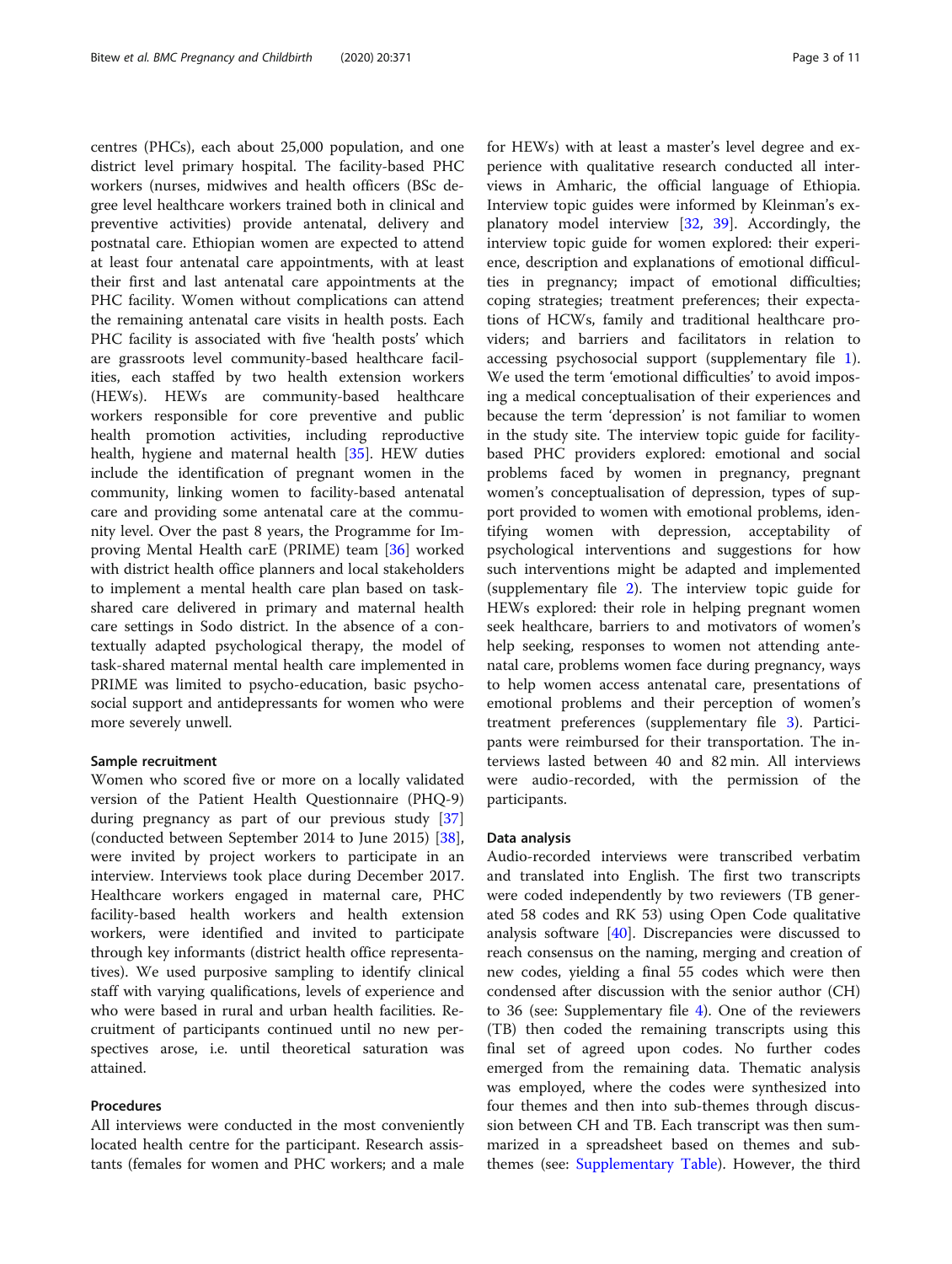and fourth themes overlapped substantially, so were merged.

# Results

# Participant characteristics

The 23 interviewees comprised eight women who had previously screened positive for antenatal depressive symptoms, eight facility-based PHC providers ('providers') and seven HEWs (See Table 1).

The two major themes which emerged from thematic analysis of all narratives were: 1) concepts and contexts of antenatal depression and 2) acceptability and feasibility of brief psychological interventions.

# Concepts and contexts of antenatal depression

Three subthemes were identified within this theme: 1) manifestations of antenatal depression, 2) conceptualisation of antenatal depression and 3) existing coping mechanisms for depressive symptoms.

# Manifestations of antenatal depression

Women commonly described emotional problems through somatic complaints: feeling 'worn out', 'like feeling of burning on the forehead', 'my head is tense' and 'headache'.

"I feel like my head is tense … then I get stressed. I was not able to sleep. When I have a headache, then I physically get exhausted." Woman, 005.

"I didn't sleep a lot, but I feel tired. When I sit in one place, I want to sit for a long time and  $[I \text{ am}]$ unable to get up quickly" Woman 006.

However, this was not reflected in the HEWs' descriptions, despite their closeness to the community. Women presented their emotional problems to HEWs as feeling of tension arising from situational events like conflict in their marriage or with their step-children. For example, a woman's presentation of the symptoms to a HEW: "I get tense when I hear something, or when I hear children crying at home, or when he [husband] speaks …. I couldn't afford tension", HEW 008.

In some women, depressive symptoms were linked to psychological manifestations like a wish to die ("Sometimes I wish God would take my life." Woman 002; "Sometimes when I got stressed so much, I felt like hanging myself." Woman 008) or to the wish to isolate themselves from other people ("I don't feel good when talking with people." Woman, 005; "I don't know the reason why, but I want to live alone." Woman 006).

Both facility-based providers and HEWs tended to characterise antenatal depression in terms of observed behaviours ("the symptoms of depression are seen from their face." Provider 002) and reported symptoms, like refusing to breastfeed, social withdrawal, reduced appetite, poor sleep ("The woman feels sleepy [tired], she has low appetite... she lacks interest and yawns …" Provider 001), reduced self-care, tiredness and crying. They especially highlighted the difficulty that women with depression have relating with others, manifested in poor engagement with the clinicians. In some instances, HEWs observed women who were not able to access the support they needed: "they [women] feel that they are not heard by the community, (HEW 015)". Indeed, some facility-based providers reported that they ask women about depressive symptoms when they observe poor self-care or weight loss, or if something did not seem to be right such as women crying at home or being silent and unhappy during delivery.

"When you notice something in their face you will ask them if there is any problem at home. .... they just respond generally.... they do not tell you something specific.... "They get depressed, they cry, sometimes they get tired easily …. If there are such symptoms, then I suspect this problem [depression]", (Provider 004).

Facility-based providers also reported cognitive characteristics of emotional problems, such as forgetfulness, ambivalence towards the baby and "thinking too much" ["bizu bemaseb mechenanek"], anger and ruminating on unattained expectations with feelings of guilt and anxiety as additional manifestations of antenatal depression. HEWs' and women's accounts of antenatal depression focused almost entirely on "thinking too much".

| Table 1 Participant characteristics |
|-------------------------------------|
|-------------------------------------|

| Participants                                          | Ν  | Age (years) | Education                                                 |
|-------------------------------------------------------|----|-------------|-----------------------------------------------------------|
| Women with a history of antenatal depressive symptoms | 8  | $23 - 35$   | Ranging from non-literate to seventh grade of high school |
| PHC providers (5 females and 3 males):                |    |             |                                                           |
| Midwives                                              |    | $24 - 29$   | Ranging from Diploma to BSc                               |
| Nurses and Health officers                            |    | $74 - 79$   | <b>BSc Degree</b>                                         |
| Health Extension Workers                              |    | $23 - 34$   | Level 4 (two years training)                              |
| Total number of participants                          | 23 |             |                                                           |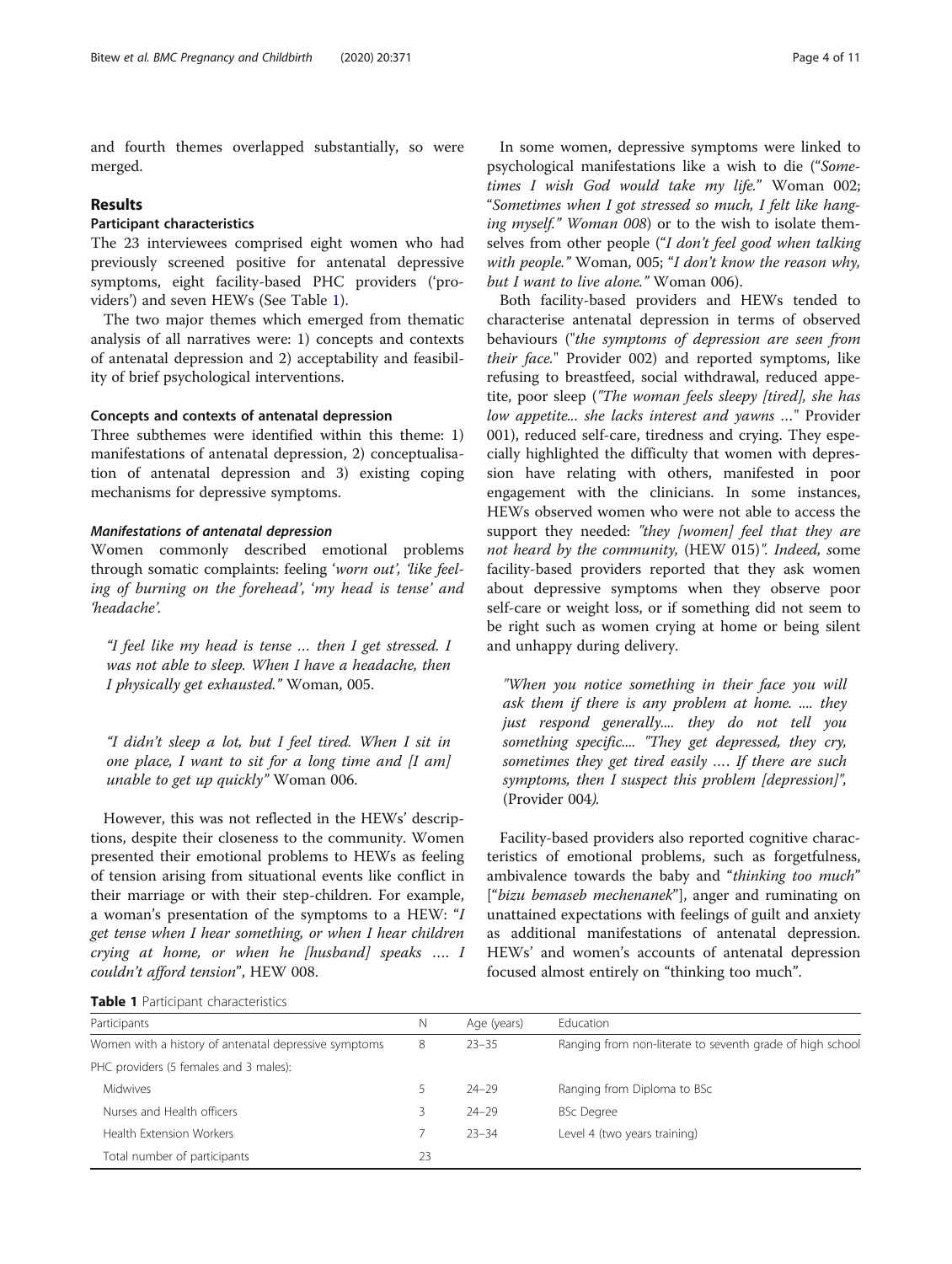"… well, I told them [healthcare providers] that I feel mentally stressed...ehh … and they asked me, "What makes you feel stressed"? Then, I replied that, it's because I think about so many things … ehh … it's because of the thoughts", Woman 001.

# Conceptualisations of antenatal depression

All types of participants conceptualised antenatal emotional problems as "thinking too much", which was presented as rumination and a mental overload due to situational challenges such as poverty, physical health and marital conflicts ( "… first, more than the time they [women] devote for their work, they devote their time thinking and ruminating about ideas or work", HEW 008).. "Thinking too much" was conceptualised as a symptom as well as the name of a cluster of problems, associated with sleeplessness, reduced appetite, tiredness and difficulty doing day-to-day tasks, as well as the cause of ongoing emotional problems because of dwelling on unfulfilled expectations.

"The illness starts when there is a problem. For example, if I get upset with something, when I think about myself, when I couldn't able to have something that I used to have before … when I think of these things, I feel something. ehh … then, … my mind gets stressed." Woman 005

I used to think what would I eat after giving birth, how am I going to live, I can't work having my child … ehh … because it's difficult to take care of the child until he grows up, right? … so, I was very much worried about those things.", Woman 002

All types of participants reflected that the issues that triggered "thinking too much" were related to life difficulties ("The first thing is my living situation. I used to worry about what I am going to give her [child]. I feel bad so much." Woman 007). These difficulties included difficulty improving their livelihood, marital conflict and reproductive health challenges. Women were expected to secure food for their families and improve living standards, in addition to carrying out their household chores and farm obligations, making pregnancy a time of particular anxiety:

"I am living a very despicable life … ehh … I don't have a house, I don't have land ... ehh ... it's very difficult to raise these five children. Thus, I started to become stressed when I think of that … ehh … I think of everything, I am living a stressful life." Woman 001.

Reproductive health problems that triggered 'thinking too much' included: pregnancy complications, grief about perinatal losses, difficulty conceiving, postoperative symptoms in women who had undergone an operative delivery, labour complications, unplanned pregnancy (especially pregnancy before marriage) and childbirth with close birth spacing. These reproductive health problems added to the stress associated with their poor livelihood and challenges of pregnancy.

Lack of compassion among delivery unit staff and appropriate perinatal care were additional challenges perceived as antecedents to thinking too much. For example, one participant recalled a HCW informing her of the death of her newly delivered baby by saying: "The child is passed, you can't do anything". Staff and women acknowledged the tension between the community's judgement of women who conceived shortly after a previous pregnancy ("why is she giving birth like a goat?") and husbands' negative attitudes towards contraception and expectations of having many children. Primiparous women raised worries about effectively nurturing and breastfeeding their first child, including whether their breast milk would suffice.

Another critical contributor that led to "thinking too much", shared by all groups of participants, was marital conflict. Women reported marital conflict in relation to contraception, disciplining step-children, family illnesses and their husbands' alcohol use.

"My husband always nags me. He is always insulting me. ....that is the case and aggravates my illness … If he makes me free, my mind will be free, but he didn't make me free; due to this I will stress. When the time is going to dark, I will worry because he usually comes drinking alcohol at the night times and I will prepare myself – how to respond to him. The other problem is he didn't allow me to meet with other people in the area." Woman 006.

Ultimately, several women attributed everything to the will of the supreme power ("I asked God what wrong I have done to deserve this and it all got worse ..." Woman 003). The women spoke of the supreme power predetermining all the miseries and joys of their life:

"If I can work hard to raise him now, he [child] will support me when he grows up, but God didn't want that to happen, and I lost both of them. My illness is from God, and nobody has done anything to me.  $[My]$  husband insults, hits me and drinks." Woman 006.

PHC providers reported that women also associated depressive symptoms with Satan or evil spirits or being bewitched ("um …. in postnatal for example, ... a mother is not left alone..., there is another religious saying or it is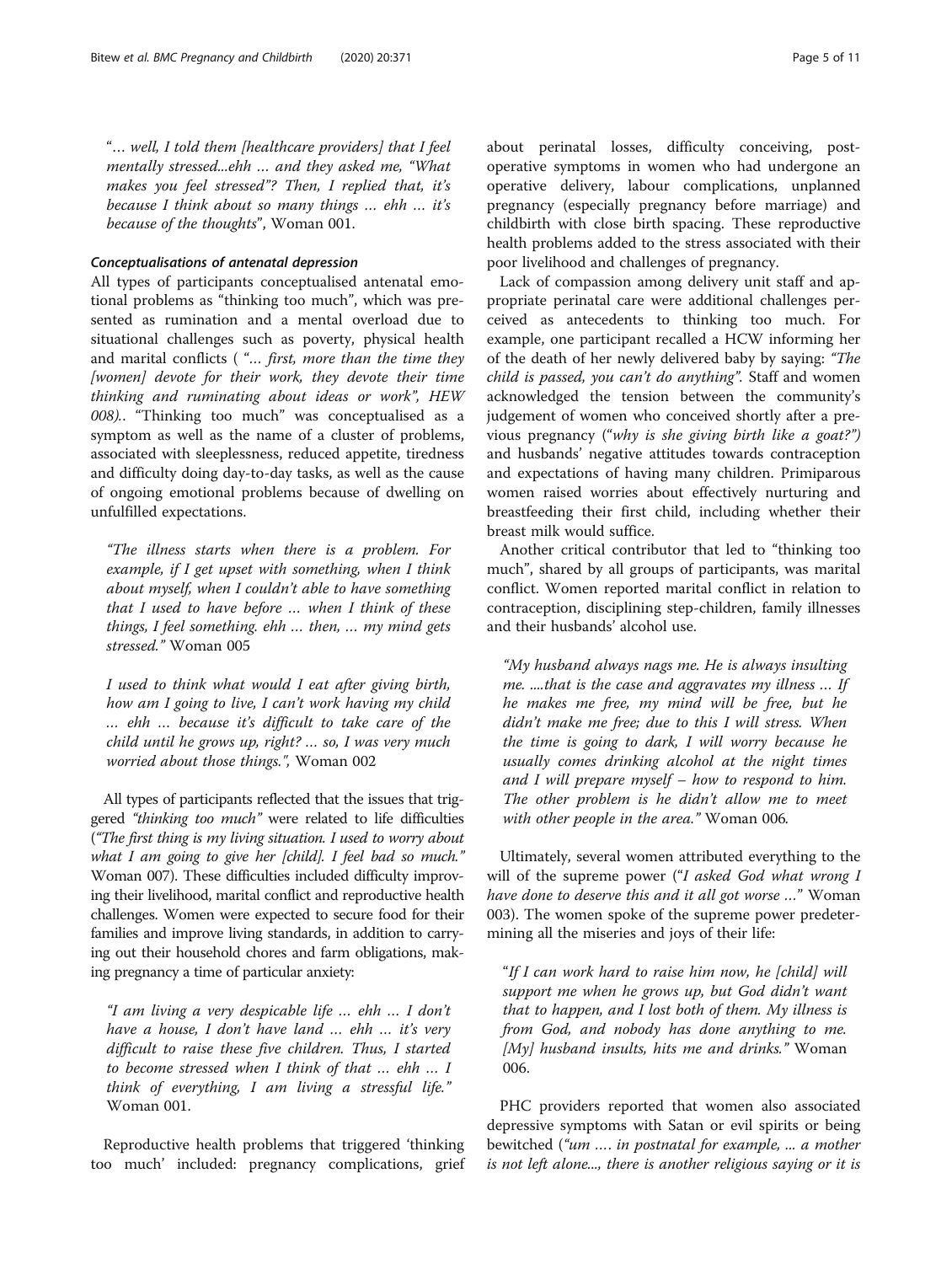evil, or demon they will say, … um, during that time, if she has an accident, … she might encounter depression." Provider 006) or the society may give it different name.

# Existing approaches to cope with distress

PHC providers noted that women did not consider depressive symptoms to be indicative of a mental illness ( "… since they [women] don't consider it as an illness, there is less of a chance of visiting health centres … , they spend their lives with the suffering." Provider 007). As women understand their symptoms to arise from a supernatural source, it was assumed that they would first seek help for antenatal depression from traditional healers or holy water sites, elders or experienced persons or 'await God's will' in isolation at home despite accepting modern treatment for physical health problems.

"They mostly choose to sit home alone and cry or go to churches and holy water than discussing the problems with people", Provider 002.

However, a few women reported dissatisfaction where religious leaders were not always attentive to their emotions ("I didn't go church, .... They don't hear what I am saying and I don't hear what they are saying. In fact, I don't hear their praying", Woman 008).

Only a few women used conversation with neighbours and having fun to forget distressing memories associated with their depressive symptoms ("I fool myself just like babies.", Woman 005).

"I feel better when I have fun and when I chat with people"... "I try to take [myself] out of the situation and try to do other stuff or go to my neighbour's or friend's house when I feel like this; that is it", Woman 003.

On the other hand, several women did not disclose symptoms to HCWs. Women and HCWs described that women with emotional problems are mostly silent, lacking familiarity with expressing themselves ("I just went to the clinic … I told nobody at that time … ehh … I was worried by myself", Woman 002) and struggling to trust and confide in clinicians ("they come to the facility and take what they want but refuse to discuss their problems", Provider 002). They noted that some women tell their husbands about depressive symptoms first, whilst others tell neighbours, but most do not tell anyone:

"I can't. I was stressed out by saying 'How could I tell this?'. I did not tell. People just know my condition without me saying 'I am sick and stressed'. Because I don't want to stress out another person. I say I will try my best without telling to anyone. That makes

me stressed more"…"Most of the time I did not want to bother anyone. Some people come and only tell part of their problem to get pills or some kind of medicine for temporary relief", Woman 008.

PHC providers and HEWs reported that they encouraged women to draw on support from their neighbours and husbands in order to address their life problems and emotional difficulties.

Acceptability and feasibility of psychological intervention

Perspectives on the acceptability and feasibility of potential psychological interventions were grouped into three sub-themes: cultural and structural issues, factors related to detection and referral, and intervention session structuring,

#### Cultural and structural issues

Participants noted that attendance for the intervention might be influenced by some women avoiding being seen in public during pregnancy for fear of evil spirits or social censure, especially when primiparous, frequently pregnant or diagnosed with human immunodeficiency virus (HIV). Culturally, women are restricted from social activities in the final months of pregnancy for fear of being labelled 'ayen awuta' ('shameless') (Provider 003), contributing to social isolation and limiting women's ability to access treatment and support. Beliefs about how diseases and spirits are encountered outdoors (e.g. through harmful exposure to cold air, rays of sunlight and shady places) also inhibited women from seeking mental healthcare in the perinatal period.

Furthermore, some HCWs noted that in communal cultures like Ethiopia, decisions are shared, or parents may make decisions on a woman's behalf. Therefore, a woman may not be able to freely attend the health facility for psychological therapy without the consent and approval of her husband. One participant recommended counselling husbands and other family members about the need to provide general support to pregnant women (HEW 010).

Health extension workers and facility-based providers proposed that uptake of psychological interventions would be facilitated by the availability of well-furnished, attractive, accessible maternal healthcare facilities staffed by friendly, motivated, trained staff and integrated into primary healthcare. Most primary healthcare providers asserted that delivering psychological interventions would form part of their responsibilities within routine antenatal care and would not constitute an additional burden. They supported the benefits of psychological interventions for reducing depressive symptoms and the risk of suicide. As a result, several said that that their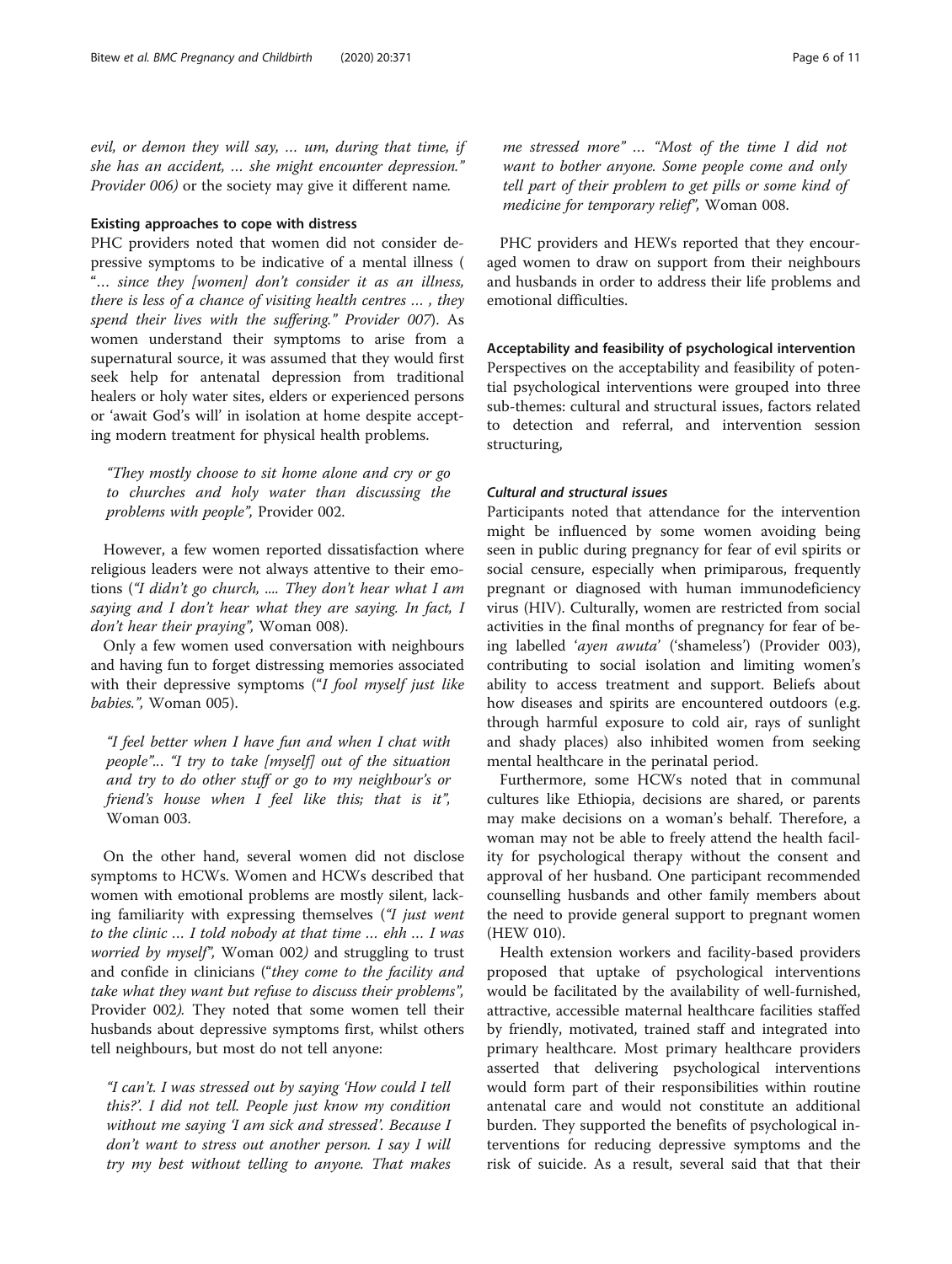involvement in providing care which led to a reduction in women's suffering would be a source of satisfaction:

"I mean it serves them so that they will not harm themselves because sometimes they go to the extent of suicide when they are in worse condition so, if we can resolve their problems earlier, it will serve to prevent them from getting to their worse state. It gives us satisfaction", Provider 003.

Nevertheless, HCWs acknowledged their limited skills in mental healthcare. HEWs identified various challenges, including difficulty detecting antenatal depression, the lack of brief clinical screening tools for depression, insufficient training and the potential for them to become overburdened. One PHC provider reported difficulty communicating about sensitive subjects, such as intimate partner violence and diagnoses such as hepatitis (Provider 002). Staff interviewees suggested coinciding psychological intervention sessions with ANC attendance and assigning specific duties to each HCW to reduce waiting time for appointments. One staff interviewee identified multiple, unintegrated, healthcare strengthening initiatives being implemented in parallel as a barrier to delivering psychological interventions for antenatal depression. Poverty, heavy domestic workloads, social obligations to attend funerals and festivals and fear of being diagnosed with diseases such as hepatitis ("Mothers fear being diagnosed with another disease", HEW 011) were additional barriers to attending for psychological interventions. Further challenges to acceptability included distance and topography between a woman's home and the health centre and unsupportive husbands (HEW 010). Providing coffee prior to sessions and subsidising transport to attend were suggested as ways of encouraging attendance.

#### Detection and referral

Participants viewed the structure of the existing health system and recent mental health training as an opportunity to promote women's mental health. Although PHC providers reported feeling confident to ask women about symptoms of depression, most said that they did not conduct a formal assessment using the World Health Organization guidance, despite having been trained to do so, perceiving it as a lengthy process. Only a few HCWs reported experience of detecting antenatal depression ("I have worked for four and half years and I have encountered one case", Provider 007), but even then, the identified symptoms were reported to be mild.

"the people that come here are usually rural people. We do ask them about it. It doesn't totally fulfil depression criteria, but it somehow does partly for the mild depression", Provider 005.

As a result, healthcare workers admitted that depression was likely to be diagnosed if there are other concerns about the woman's actions, for example if a woman declined to attempt breast feeding:

severe symptoms", Provider 004.

"… from my experience if I have many patients, I might not ask this thing. I only ask such questions only if there are not many patients or if I notice something on her body. I haven't ever asked patients with a prepared question", Provider 005.

PHC providers reported that women might be distracted by the many questions that HCWs need to ask about their pregnancy, creating a barrier to disclosing emotional problems ("After hours of discussion women forget everything when they are asked for reflection. Sometimes they feel they were nagged", Provider 001). HCWs noted that the ways that women are asked about their problems influences whether they share their symptoms:

"For example, asking it as part of the healthcare. Starting from greetings, when we start exchange of ideas about her children, work, etc, she tells us clearly without hiding anything. To raise about this issue [depression] however, there should be another issue to link with or like utilization of family planning which she is following up or which she may also have discontinued. That is something that links with us". HEW 008.

One suggested including depression screening questions for all women, in order to have a record of the woman's emotional wellbeing during pregnancy. PHC providers stressed that detecting depression depended on gaining the trust of the woman, emphasising confidentiality and professional ethics, and asking about social adversities before raising mental health:

"The providers' closeness to the mother matters a lot. … Understand needs of women, greet them at beginning, call her name properly, looking their face instead of focusing on paper. … If you are doing something else like writing while she talks, she will not be comfortable", Provider 001.

Referral to psychiatric nurses in a nearby hospital was reported (Provider 007) for more severe cases (Providers 004, 006, 007). However, some staff doubted whether women would adhere to referrals.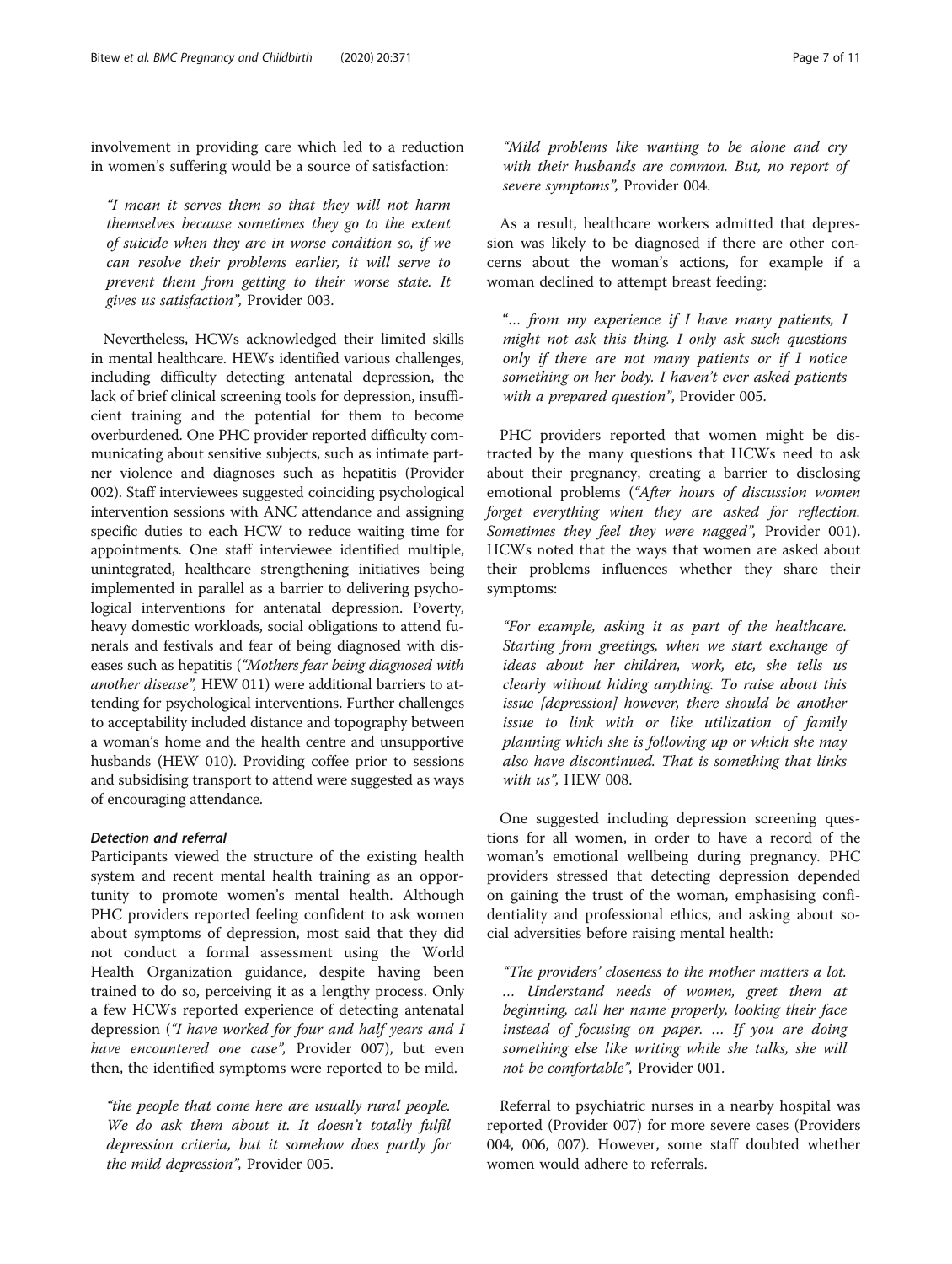# Intervention session structuring (providers, place and sessions)

Most women expressed trust in HCWs to deliver psychological interventions ("She [woman] will get a big lesson from that advice", Woman 007). Women preferred the intervention to be delivered closer to home, by a person perceived as having expertise and being trustworthy, and that the sessions should be aligned with existing ANC visits. They reported that midwives, nurses, HEWs or combinations of these HCWs would be acceptable people to deliver psychological interventions.

"The woman value advice more than money … They [women] consider health professionals sometimes just next to their Lord. Due to this, they tell us each and everything that they faced", Provider 008.

The staff themselves said: "...mothers really see us as authority figures", Provider 001, although one woman had lost trust in them following the death of her baby. Considerations from HCWs included the contribution to existing workloads, with expectations that health centre-based PHC providers may have more time than HEWs to deliver an intervention, and concerns regarding privacy and confidentiality. Although some participants favoured individual or group intervention delivery, most HCWs and women emphasised the benefits of individual sessions for privacy.

#### **Discussion**

In this qualitative study conducted in a rural Ethiopian setting, we explored stakeholders' conceptualisations of antenatal depression and the potential challenges to, and opportunities for, adaptation, delivery and uptake of perinatal psychological interventions. Although stakeholders agreed that there was a great need for a psychological intervention to address depression during the perinatal period, this study identified several areas that should be considered when adapting an intervention for this cultural context, including explanatory models of depression that emphasize social attribution and somatic manifestation of depression.

Women with a history of antenatal depressive symptoms often described somatic symptoms, such as headache and feeling weak. Participating HCWs spoke about manifestations of antenatal depressive symptoms in terms of cognitive characteristics (forgetfulness, ambivalence towards the baby and "thinking too much" ["bizu bemaseb mechenanek"], anger and ruminating on unattained expectations with feelings of guilt and anxiety) and somatic symptoms (reduced appetite, poor sleep) and certain behaviours (poor engagement with clinicians, difficulty bonding with their baby and refusal to breastfeed). Both women and HCWs commonly perceived

depressive symptoms as a reaction ("thinking too much") to social adversities such as the additional burden of pregnancy in the context of pre-existing poverty, marital conflict and perinatal physical health complications and they emphasized the difficulty that women with depression have relating with others, manifested in poor engagement with the clinicians. These findings are in keeping with other qualitative studies in LMICs [\[41,](#page-10-0) [42](#page-10-0)] and also among marginalised groups in HICs [\[43\]](#page-10-0).

All three groups of respondents emphasised social attribution and somatic manifestation of depression, also seen across a range of other cultural settings [[34,](#page-10-0) [44](#page-10-0)] and consistent with findings from several other LMICs [[24,](#page-10-0) [41](#page-10-0), [45](#page-10-0)]. Presentation of depressive symptoms with somatic complaints might explain higher rates of emergency healthcare visits [\[38\]](#page-10-0), non-indicated medical investigations, increased likelihood of misdiagnosis and lower detection rates of depression in such settings [[46](#page-10-0)–[48](#page-10-0)]. HCWs highlighted that under-detection of antenatal depression may also arise from: (1) the clinical difficulty for non-specialist workers in distinguishing a normal response to social adversity from a depressive episode, and (2) overlap between symptoms of depression and normal symptoms of pregnancy, such as sleep problems and fatigue. But, the variation in service users' presentation of depressive symptom as somatic complaints and HCWs' characterization of depressive symptoms in cognitive and observable behaviour changes also explain lower detection rates in the study setting.

Persistent exposure to "thinking too much" about social adversities was perceived by all types of respondent to be a cause of mental health problems, but also as a non-stigmatizing and normal reaction to social adversities. This finding supports consistent associations between depression and social adversities [[22](#page-10-0), [23,](#page-10-0) [49](#page-10-0)] reported in previous studies. It is also consistent with a systematic synthesis where social factors adding to the burden of pregnancy [\[24](#page-10-0), [42\]](#page-10-0) were attributed to "thinking too much", a construct understood as a cause of depressive symptoms and often a cluster of problems, associated with sleeplessness, reduced appetite, tiredness and difficulty doing day-to-day tasks ass reported in previous studies [\[45](#page-10-0)]. Nevertheless, both these social adversities (additional burden of pregnancy in the context of pre-existing poverty, marital conflict and perinatal physical health complications) and depressive symptoms were often attributed to spiritual causes, such as the work of the devil or evil spirits, indicating a complex relationship between attribution of social and supernatural causes.

Women and HCWs accepted life difficulties as triggers of depressive symptoms through thinking too much. The framing by Ethiopian HCWs of social adversity as an important trigger for depressive episodes may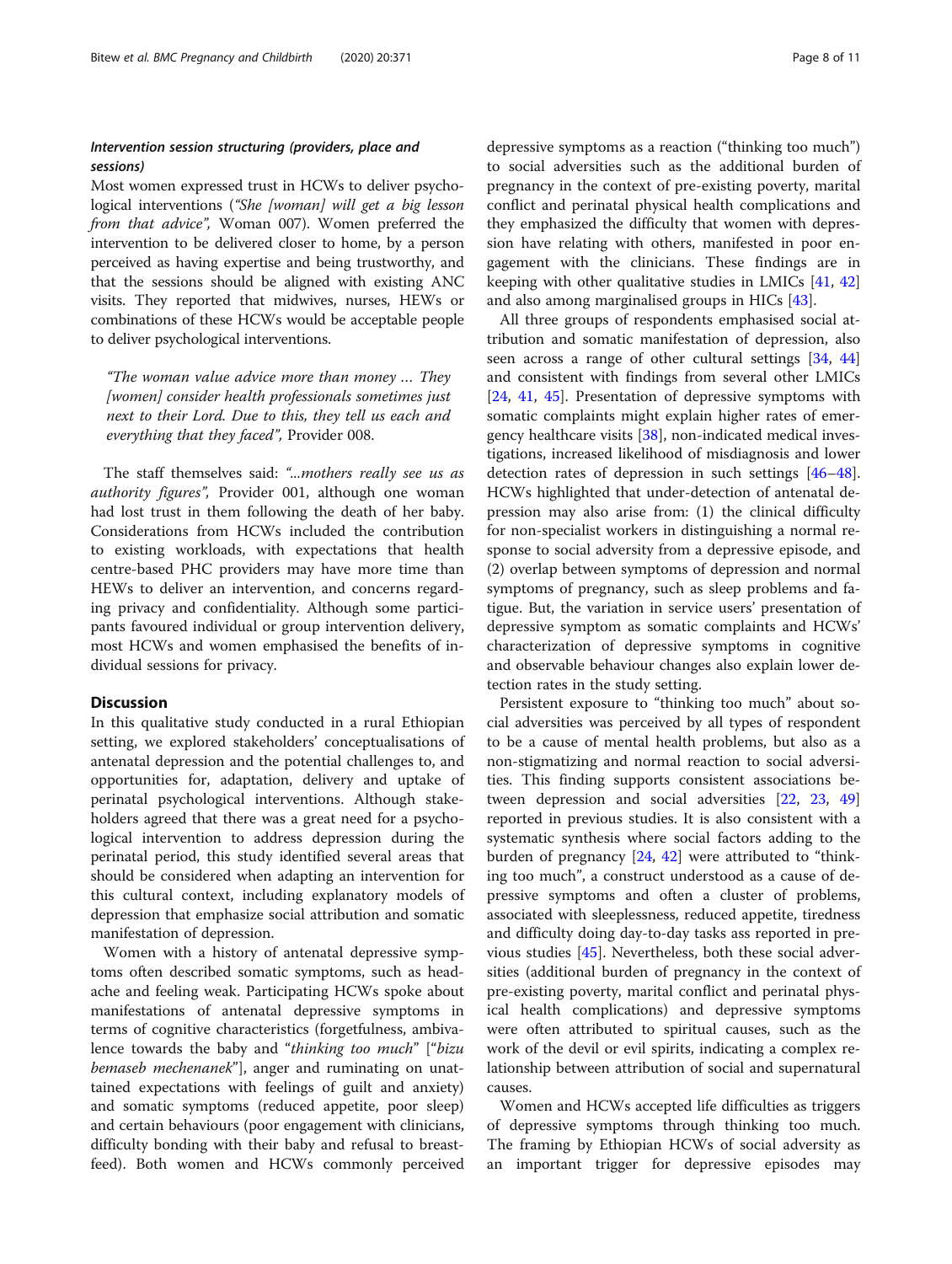<span id="page-8-0"></span>enhance their commitment to providing psychological interventions in accordance with women's coping responses to everyday problems. Prayer, support systems and psychosocial advice were therapeutic interventions suggested as probes in the topic guides based on previous work by our group [[25\]](#page-10-0). Evidence-based interventions such as problem-solving therapy (PST) [[50\]](#page-10-0) may therefore be particularly suited to reduce social adversities, overthinking and isolation associated with antenatal depression in this setting. Although adapted for use in several African countries with different primary care populations [[27,](#page-10-0) [51,](#page-10-0) [52\]](#page-10-0), PST has not yet been adapted for use in Ethiopia. In a recent meta-analysis, culturally adapted psychological interventions were found to be more effective [\[53](#page-10-0)]. Thus, the cultural, conceptual, and person-related facilitators and barriers to psychological interventions must be addressed in the design of psychological interventions for depression in new settings [\[53](#page-10-0)]. Some barriers and facilitators may affect implementation and uptake, while others may affect intervention processes and mechanisms [[30](#page-10-0), [54](#page-10-0), [55](#page-10-0)].

Stakeholders identified a few potential facilitators for the acceptability of the intervention included the developing system of mental health training and care, positive attitudes of HCWs towards integrating mental health into primary care and women's culture of seeking advice. Potential barriers were: a woman's domestic and farm workloads, fears of being seen in public during pregnancy and limited primary care staffing. In previous studies, psychological interventions for depression in pregnancy were delivered at home and integrated within other healthcare programs [[28,](#page-10-0) [53\]](#page-10-0). Our findings suggest that in this rural Ethiopian setting, integrating psychological interventions into existing ANC provision through PHC facilities is likely to be more acceptable to women and HCW stakeholders because of working closely with women in the confidential health centre setting. Participants valued confidentiality as a reason for choosing facility-based healthcare clinicians, rather than community based HEWs. Although the "friendship bench" has been a highly successful platform for delivery of problem-solving therapy in some African settings, concerns about stigma and the need for privacy favoured incorporating PST into routine ANC [\[27\]](#page-10-0).

# Strengths and limitations

Strength of this study is the in-depth exploration of service user and providers' perspectives across facility-based and community-based components of routine maternal care. However, the transferability of our study findings to other settings may be limited by the specific sociocultural context in this area of rural Ethiopia. Nonetheless, there is scope for transferability of the findings to other low-income, rural settings in Africa. Future researchers should consider further triangulation of results with the views of family members such as women's husbands, who often share healthcare decision-making in this setting.

## Conclusions

Given the important impact of social adversity and situational stressors on psychological distress among pregnant women in this setting, psychological interventions that equip women with mechanisms for addressing realworld difficulties may be acceptable and appropriate for this population. Intervention design should accommodate the identified facilitators and barriers to implementation.

#### Supplementary information

Supplementary information accompanies this paper at [https://doi.org/10.](https://doi.org/10.1186/s12884-020-03069-6) [1186/s12884-020-03069-6](https://doi.org/10.1186/s12884-020-03069-6).

Additional file 1: Supplementary file 1. Interview Guides for women. Additional file 2: Supplementary file 2. Interview Guides for Care Providers (midwives, nurses, health officers).

Additional file 3: Supplementary file 3. Health Extension Workers. Additional file 4: Supplementary file 4. Code list and matrix of themes across cases.

#### Abbreviations

ANC: Antenatal Care; HCWs: Healthcare Workers; HEWs: Health Extension Workers; HICs: High Income Countries; IPV: Intimate Partner Violence; LMICs: Lower Middle Income Countries; MCH: Maternal and Child Health; PHQ-9: Patient Health Questionnaire-9

#### Acknowledgements

Thanks to the technical and administrative support from Sodo District Health Office. Special thanks also to all the participants of this study for their commitment in responding to our interviews.

#### Authors' contributions

TB, AF, SH and CH were involved in the development of the proposal; TB and CH were involved in data collection; TB, RK, SH and CH participated in analysis; TB, KS, BM, AF, RK, SH, LH and CH prepared the draft; TB, KS, BM, AF, RK, SH, LH and CH revised drafts of the paper; all authors approved the final manuscript.

#### Funding

This work was supported by UK AID from the UK government as part of a small grants initiative of the Programme for Improving Mental Health Care (PRIME) awarded to TB and as a post-doctoral fellowship awarded to TB as part of the Africa Mental Health Research Initiative (AMARI) within the DELTAS Africa Initiative [DEL-15-01]. The DELTAS Africa Initiative is an independent funding scheme of the African Academy of Sciences (AAS)'s Alliance for Accelerating Excellence in Science in Africa (AESA) and supported by the New Partnership for Africa's Development Planning and Coordinating Agency (NEPAD Agency) with funding from the Wellcome Trust [DEL-15-01] and the UK government. TB was also supported financially by Debre Markos University. TB and CH are supported by the National Institute of Health Research (NIHR) Global Health Research Unit on Health System Strengthening in Sub-Saharan Africa, King's College London (GHRU 16/136/54) using UK aid from the UK Government.

RK is supported by a King's Institute of Psychiatry, Psychology & Neuroscience Clinician Investigator Scholarship and a King's College London Clinical Research Training Fellowship.

AF is supported by the Medical Research Council and the Department for International Development through the African Research Leader scheme.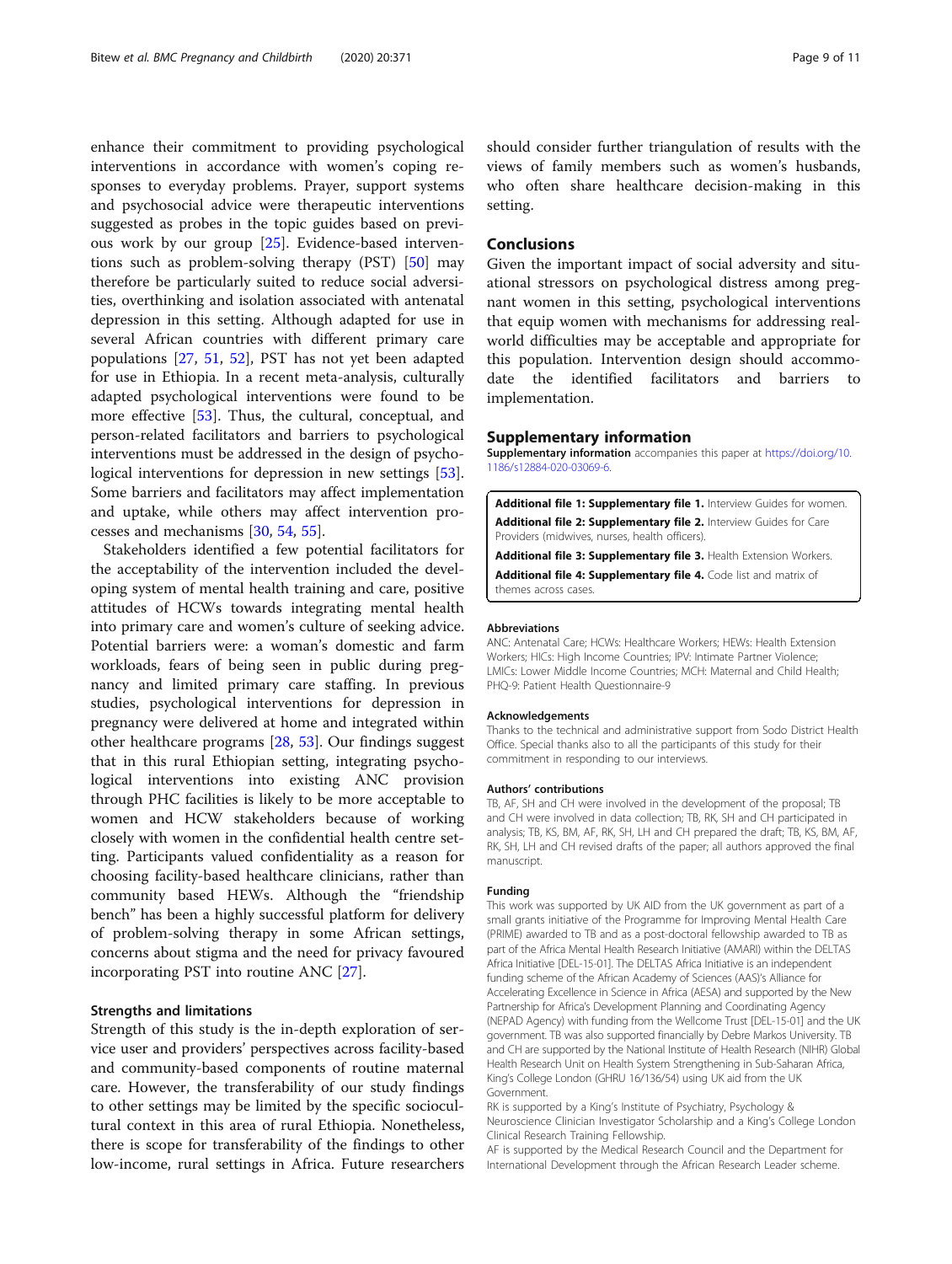<span id="page-9-0"></span>CH receives support from AMARI as part of the DELTAS Africa Initiative [DEL-15-01].

SH was supported by PRIME which was funded by the UK Department for International Development [201446] and is currently supported by the Bill and Melinda Gates Foundation through the Kilkari Impact Evaluation, as well as several charitable foundations in South Africa.

BM is supported through jointly funded research grant funding from the Department for International Development, the Economic and Social Research Council, and Wellcome (MR/M014290/1; MR/M011464/1) as well as the South African Medical Research Council.

All the funding bodies have no any role in the design of the study, data collection, analysis, interpretation of data and the writing manuscripts. All the views expressed in this publication are those of the authors and not necessarily those of the AAS, NEPAD Agency, Wellcome Trust, the UK government, the NHS, the NIHR nor the Department of Health and Social Care.

#### Availability of data and materials

The datasets generated and/or analysed during the current study are not publicly available because consent was not obtained from participants for that purpose. The full anonymised dataset is, however, available from the corresponding author on reasonable request.

#### Ethics approval and consent to participate

Ethical approval (ref. number: 087/11/psy dated 07/09/2017) was obtained from the Institutional Review Board of Addis Ababa University, College of Health Sciences. Written, informed consent was obtained from all literate participants. Non-literate participants indicated consent with a thumb print including women from the age of 15–17 years since the Ethiopian Civil Code stipulates that women from 15 to 18 years are entitled to be legally capable once they have been married. Women with high antenatal depressive symptom scores (PHQ-9 score of 15 or more) and those who expressed suicidal ideation were referred to primary health care facilities, where the PRIME project (PRogramme for Improving Mental health carE) provided further investigation and treatment for free.

#### Consent for publication

Not applicable.

#### Competing interests

The authors have no competing interests.

#### Author details

<sup>1</sup>Department of Psychology, Debre Markos University, Institute of Educational and Behavioural Sciences, Debre Markos, Ethiopia. <sup>2</sup> Department of Psychiatry, Addis Ababa University, College of Health Sciences, School of Medicine, Addis Ababa, Ethiopia. <sup>3</sup>Section of Women's Mental Health, Institute of Psychiatry, Psychology & Neuroscience, King's College London, London, UK. <sup>4</sup> Perinatal Mental Health Project, Department of Psychiatry and Mental Health, University of Cape Town, Cape Town, South Africa. <sup>5</sup>Alan J. Fisher Centre for Public Mental Health, Department of Psychiatry and Mental Health, University of Cape Town, Cape Town, South Africa. <sup>6</sup>Alcohol, Tobacco and Other Drug Research Unit, South African Medical Research Council, Cape Town, South Africa. <sup>7</sup> Department of Psychiatry & Mental Health, University of Cape Town, Cape Town, South Africa. <sup>8</sup>Addis Ababa University, College of Health Sciences, School of Medicine, Department of Psychiatry, WHO Collaborating Centre in Mental Health Research and Capacity-Building, Addis Ababa, Ethiopia. <sup>9</sup>Centre for Innovative Drug Development and Therapeutic Trials for Africa (CDT-Africa), College of Health Sciences, Addis Ababa University, Addis Ababa, Ethiopia. <sup>10</sup>Global Health & Infection Department, Brighton and Sussex Medical School, Brighton, UK. <sup>11</sup>King's College London, Institute of Psychiatry, Psychology and Neuroscience, Department of Psychological Medicine, Centre for Affective Disorders, London, UK. <sup>12</sup>King's College London, Institute of Psychiatry, Psychology and Neuroscience, Health Service and Population Research Department, Centre for Global Mental Health, London, UK.

#### Received: 5 March 2020 Accepted: 18 June 2020 Published online: 22 June 2020

#### References

- 1. Fisher J, Mello M, Patel V, Rahman A, Tran T, Holtn S, et al. Prevalence and determinants of common perinatal mentala disorders in low income and lower middle income countries: a systematic review. Bull World Health Organ. 2012;90:139-49.
- 2. Bennett H, Einarson A, Taddio A, Koren G, Einarson T. Prevalence of Depression During Pregnancy: Systematic Review. Am Coll Obstet Gynecol. 2004;103(4):698–709.
- 3. Woody C, Ferraria A, Siskindb D, Whiteford H, Harris M. A systematic review and meta-regression of the prevalence and incidence of perinatal depression. J Affect Disord. 2017;219:86–92.
- 4. Zegeye A, Alebe A, Gebrie A, Tesfaye B, Abebe Y, Adane F, et al. Prevalence and determinants of antenatal depression among pregnant women in Ethiopia: a systematic review and metaanalysis. BMC Pregnancy Childbirth. 2018;18:462.
- 5. Fekadu Dadi AME, Mwanri L. Antenatal depression and its association with adverse birth outcomes in low and middleincome countries: A systematic review and metaanalysis. PLoS One. 2020;15(1):e0227323.
- 6. Bonari L, Pinto N, Einarson A, Steinereir M, Koren G. Perinatal risks of untreated depression during pregnancy. Can J Psychiatr. 2004;49(11):726–35.
- 7. Heyningen T, Myer L, Onah M, Tomlinson M, Field S, Honikman S. Antenatal depression and adversity in urban South Africa. J Affect Disord. 2016;203: 121–9.
- 8. Saeed A, Raana T, Saeed AM, Humayun A. Effect of antenatal depression on maternal dietary intake and neonatal outcome: a prospective cohort. Nutr J. 2016;15(1):64.
- Hanlon C, Medihin G, Alem A, Tesfaye F, Lakew Z, Worku B. Impact of antenatal common mental disorders upon perinatal outcomes in Ethiopia: the P-MaMiE population-based cohort study. Trop Med Int Health. 2008; 14(2):156–66.
- 10. Medihin G, Hanlon C, Dewey M, Alem A, Tesfaye F, Lakew Z, et al. The effect of maternal common mental disorders on infant undernutrition in Butajira, Ethiopa: P-MaMiE study. BMC Psychiatry. 2010;10:32.
- 11. Bitew T, Hanlon H, Fekadu A, Medhin G. Antenatal predictors of incident and persistent postnatal depressive symptoms in rural Ethiopia: a population-based prospective study. Reprod Health. 2019;16:28.
- 12. Baron E, Bass J, Murray SM, Schneider M, Lund C. A systematic review of growth curve mixture modelling literature investigating trajectories of perinatal depressive symptoms and associated risk factors. J Affect Disord. 2017;223:194–208 PubMed PMID: 28763638. Pubmed Central PMCID: PMC5592733. Epub 2017/08/02. eng.
- 13. van der Waerden J, Galera C, Saurel-Cubizolles MJ, Sutter-Dallay AL, Melchior M. Predictors of persistent maternal depression trajectories in early childhood: results from the EDEN mother-child cohort study in France. Psychol Med. 2015;45(9):1999–2012 PubMed PMID: 25678201. Epub 2015/ 02/14. eng.
- 14. Senturk V, Hanlon C, Medihin G, Dewey M, Araya M, Alem A, Prince M, Stewart R. Impact of perinatal somatic and common mental disorder symptoms on functioning on Ethiopian women: the P-MaMiE population based cohort study. J Affect Disord. 2012;136:340–9.
- 15. Bindt C, Appiah-Poku J, Te Bonle M, Schoppen S, Feldt T, Barkmann C, et al. Antepartum depression and anxiety associated with disability in African women: cross-sectional results from the CDS study in Ghana and cote d'Ivoire. PLoS One. 2012;7(10):48396.
- 16. Noel P, Williams J, Unutzer J, Worchel J, Lee S, Cornell J, et al. Depression and comorbid illness in elderly primary care patients: impact on multiple domains of health status and well-being. Ann Fam Med. 2004;2(6):555–62.
- 17. Bitew T, Hanlon C, Kebede E, Honikman S, Fekadu A. Antenatal depressive symptoms and perinatal complication. a prospective study in rural Ethiopia. BMC Psychiatry. 2017;17(301):1462–4.
- 18. WHO. mhGAP Intervention Guide Mental Health Gap Action Programme for mental, neurological and substance use disorders in non-specialized health settings. In: Abuse DoMHaS, editor. Italy: WHO; 2016.
- 19. Azale T, Fekadu A, Hanlon C. Treatment gap and help-seeking for postpartum depression in a rural African setting. BMC Psychiatry. 2016;2016:16.
- 20. Kamo T. Perinatal depression: the meaning of the paradigm shift from "postnatal" to "perinatal". Seishin Shinkeigaku Zasshi. 2015;117(11):902–9.